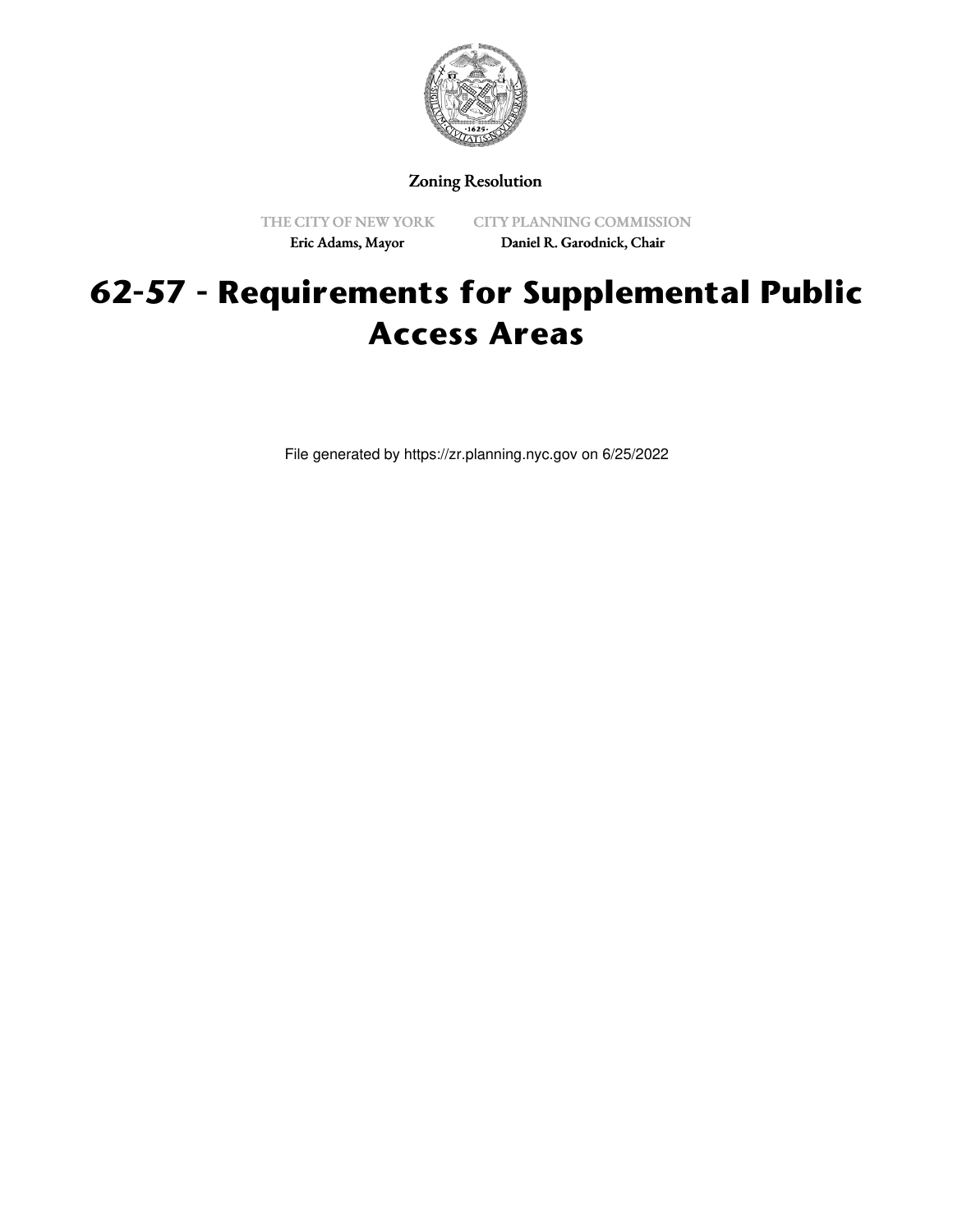### **62-57 - Requirements for Supplemental Public Access Areas**

LAST AMENDED 4/22/2009

- (a) If the aggregate area of the required #shore public walkways#, #upland connections#, public access areas on #piers#, and public access areas in conjunction with #floating structures# on the #zoning lot#, is less by 750 square feet or more than the amount of #waterfront public access area# required by the table in this Section, then #supplemental public access areas# shall be provided in order to meet the total amount of #waterfront public access area# required by the table. However, when a #zoning lot# is #developed# #predominantly# as a playground or publicly accessible private park, the requirements of this Section shall be deemed to be satisfied by such #use#.
- (b) Where #supplemental public access areas# are required within New York State-designated wetlands or adjacent Stateregulated areas, the area requirements and the design standards for such #supplemental public access areas# may be reduced or modified by the New York State Department of Environmental Conservation.

#Supplemental public access areas# shall not be required where the total area of such designated wetlands and adjacent State-regulated areas on the #zoning lot# is equal to or greater than the total #supplemental public access area# requirement and the Department of Environmental Conservation determines that public access to such areas is not permitted.

- (c) Whenever a #zoning lot# is divided by a boundary between districts in which different thresholds apply pursuant to the table in this Section, the #waterfront public access area# requirement shall be met for the entire #zoning lot#, provided that:
	- (1) the #lot area# or length of #shoreline# in either district is less than the minimum threshold for which there is a total #waterfront public access area# requirement; and
	- (2) the total #lot area# or length of #shoreline# for the entire #zoning lot# is greater than the lowest threshold in either district for which there is a total #waterfront public access area# requirement.

Each portion of the #zoning lot# shall generate a total #waterfront public access area# requirement based on the percentage required in the table for the district in which it is located.

#### WATERFRONT PUBLIC ACCESS AREA REQUIREMENTS

| <b>Districts</b>                                                                                                     | #Zoning Lot# Threshold                                       | Total #Waterfront<br>Public Access Area#<br>Requirement as a<br>Percentage of #Lot<br>Area# |
|----------------------------------------------------------------------------------------------------------------------|--------------------------------------------------------------|---------------------------------------------------------------------------------------------|
| R <sub>3</sub> , R <sub>4</sub> , R <sub>5</sub> ,<br>$C1$ or $C2$ in R <sub>1</sub> -R <sub>5</sub><br>$C_3, C_4-1$ | #Lot area#: 65,340 sq. ft.<br>#Shoreline# length: 600<br>ft. | 15                                                                                          |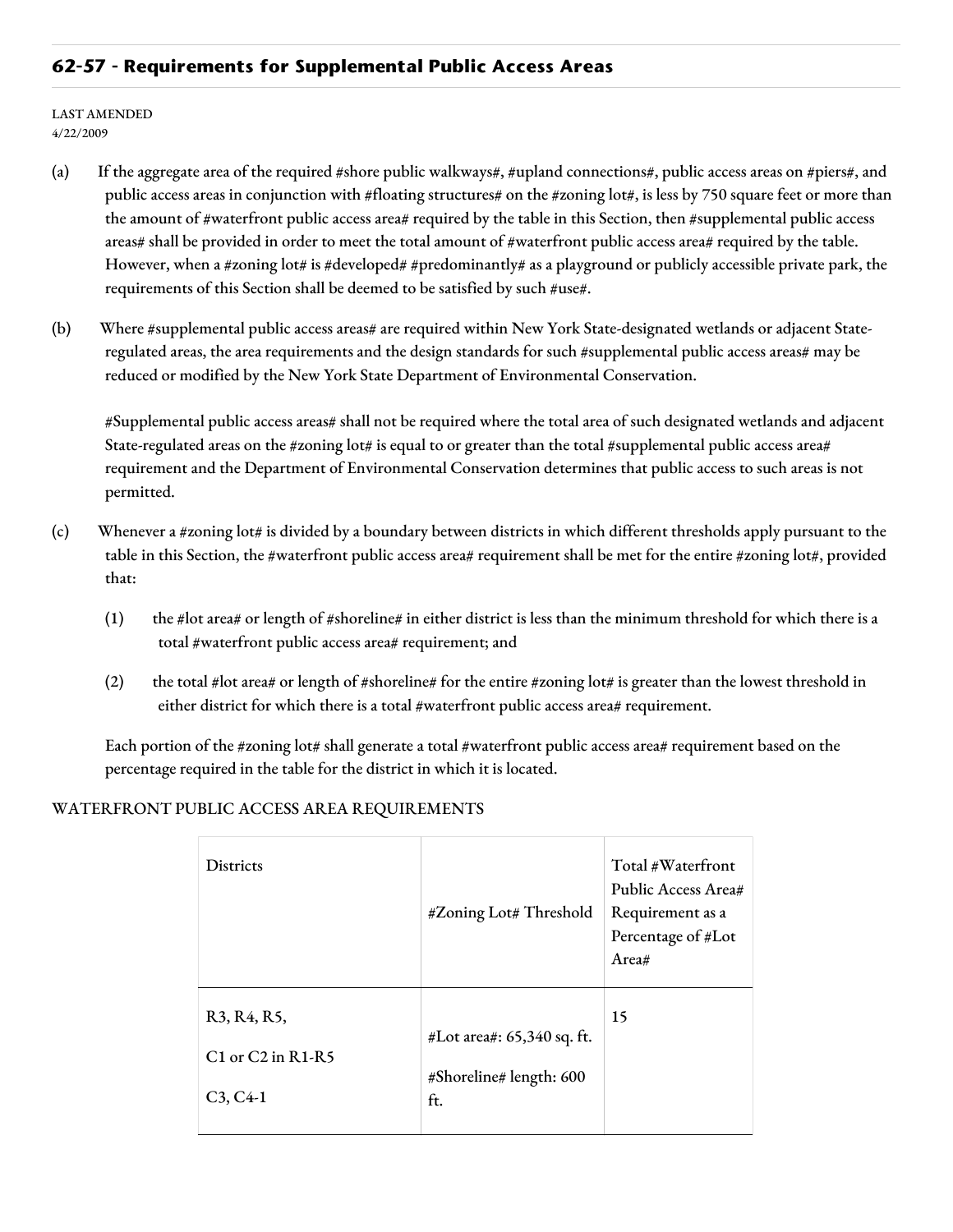| R6, R7-1, R7-2, R7A, R7B,<br>R7D, R8B                                                                                                   | #Lot area#: 20,000 sq.<br>ft.                                | 15 |
|-----------------------------------------------------------------------------------------------------------------------------------------|--------------------------------------------------------------|----|
| and #Commercial Districts#<br>governed by the #bulk#<br>regulations of such #Residence<br>Districts#                                    | #Shoreline# length: 100<br>ft.                               |    |
| All other #Commercial# or<br>#Manufacturing Districts#<br>with a permitted #commercial#<br>FAR of 4.0 or less                           |                                                              |    |
| Other R7, R8, R9, R10<br>Districts and #Commercial<br>Districts# governed by the<br>#bulk# regulations of such<br>#Residence Districts# | #Lot area#: 20,000 sq. ft.<br>#Shoreline# length: 100<br>ft. | 20 |
| All other #Commercial# or<br>#Manufacturing Districts#<br>with a permitted #commercial#<br>FAR above 4.0                                |                                                              |    |

A #supplemental public access area# shall also be subject to the provisions of Section 62-62 (Design Requirements for Shore Public Walkways and Supplemental Public Access Areas).

## **62-571 - Location and area requirements for supplemental public access areas**

#### LAST AMENDED 4/22/2009

#Supplemental public access areas# shall adjoin a #shore public walkway# in accordance with the requirements of this Section, except as modified by paragraphs (a) and (b) of Section 62-57, and the provisions of this Section:

(a) The minimum area of the #supplemental public access area#:

- (1) when located at the intersection of a #shore public walkway# and an #upland connection# or #street#, shall be 750 square feet, have a minimum width to depth ratio of 1:1 and a maximum width to depth ratio of 3:1. The longest side shall adjoin the #shore public walkway#; or
- (2) when located adjoining a #shore public walkway# without adjoining an #upland connection# or #street#, shall be 1,875 square feet and have a minimum width to depth ratio of 3:1. The minimum depth perpendicular to the #shore public walkway#, as a weighted average, shall be 25 feet.

The width to depth requirements of paragraphs (a)(1) and (a)(2) of this Section may be satisfied with weighted average dimensions. The minimum angle between the two boundary lines of a #supplemental public access area# coinciding with the private portion of the #zoning lot# shall be 90 degrees.